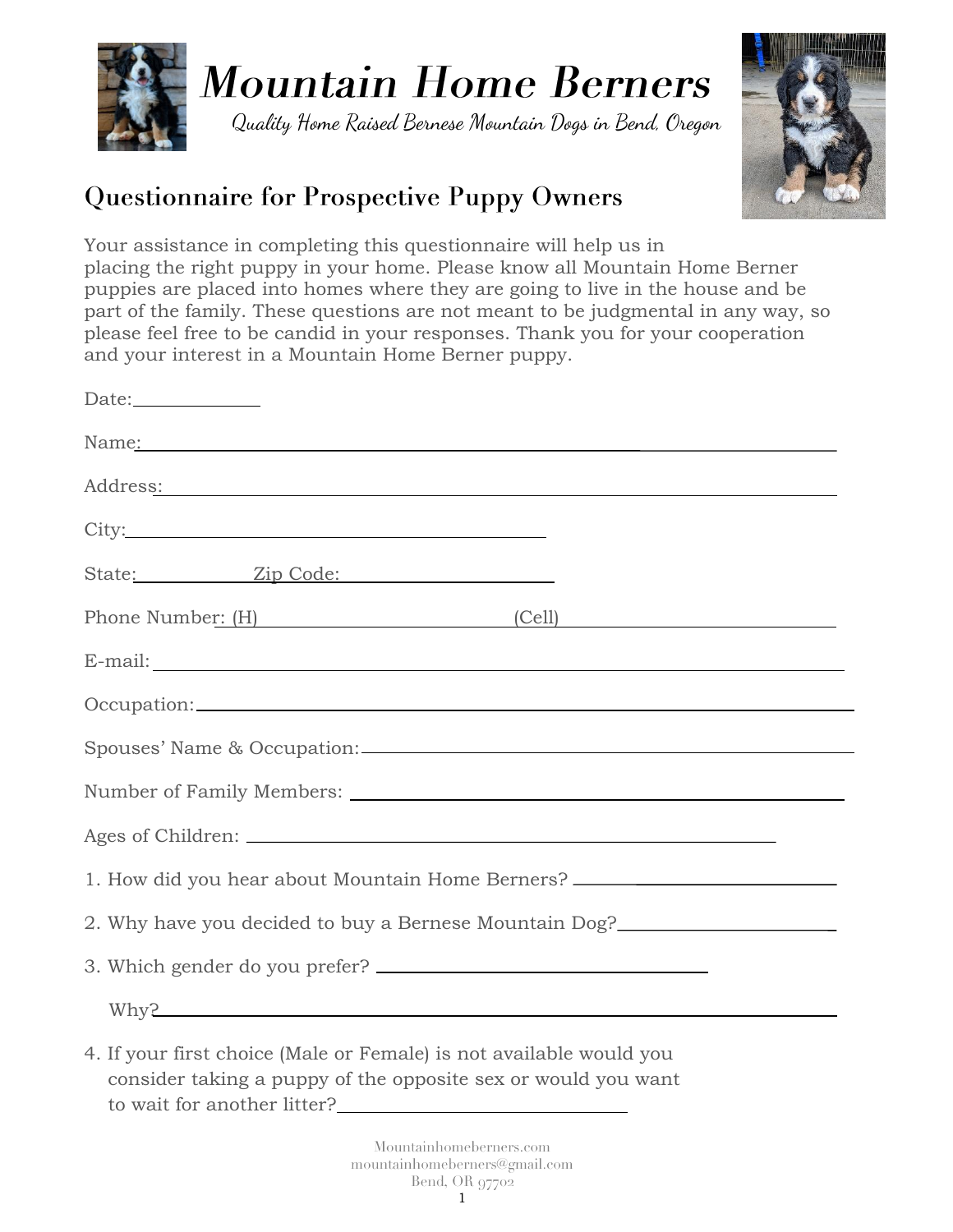

Quality Home Raised Bernese Mountain Dogs in Bend, Oregon



If you are flexible it greatly increases your chances of getting a puppy from the litter in which you are interested. Also, it helps us find just the right puppy for your family's lifestyle.

5. What is the most important reason for purchasing a Berner?

| <b>Family Companion</b>                                 | Hunting/Field Work    |
|---------------------------------------------------------|-----------------------|
| Show Dog                                                | Agility               |
| Pet Therapy                                             | Obedience Competition |
| 6. Have you completed any AKC/CKC titles on other dogs? |                       |
|                                                         |                       |

7. Do you currently own other pets?

If yes, please describe breed, spayed/neutered, and ages of each:

9. What type of personality are you looking for? Please circle

'Couch Potato' Middle of the Road

Very Active Independent

Other/Additional Info:

10. Is your yard completely fenced? Please circle all that apply:

Securely fenced Yard not fenced

No yard Will fence yard

Other, please describe:

11. Where will Berner be during the day? Please describe:

12. Have you or are you willing to Crate Train the puppy?

13. Will someone be home with the puppy during the day?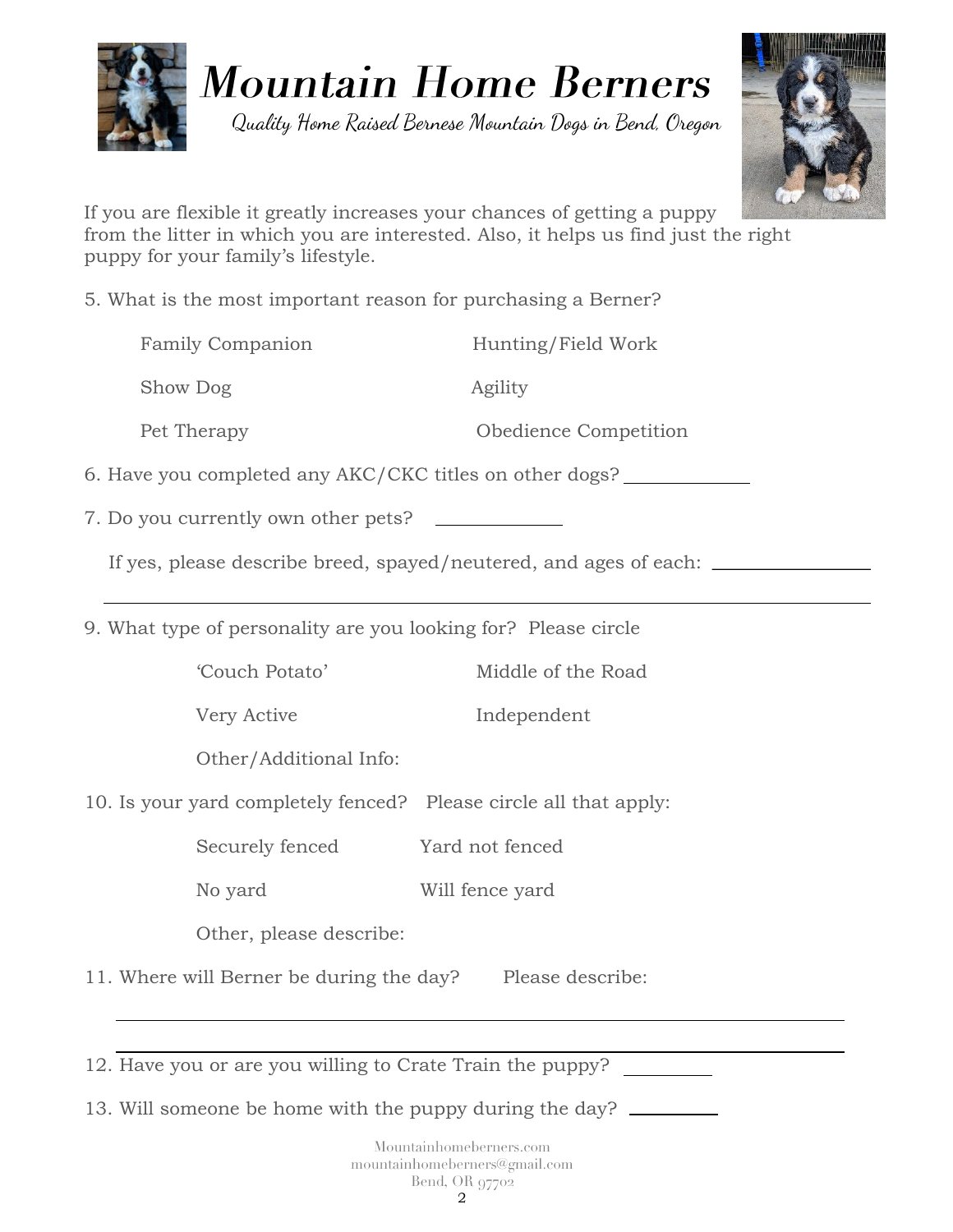

Quality Home Raised Bernese Mountain Dogs in Bend, Oregon



14. If not, are you willing to make arrangements to feed and exercise your puppy? (Pet sitter, neighbor, family member)

Please provide details:

- 15. When this puppy is purchased as a family companion, do you agree to have it spayed (females) by 12-24 months of age or neutered (males) no later than two year of age and submit a Veterinarian Certificate to the Breeder as proof of surgery for her records? Waiting longer has shown to be better for hips/joints and anticancer. This means you will have to be willing to deal with some male behaviors, be extra vigilant and/or deal with a heat cycle or two.
- 16. Are you willing to take your puppy to 'Puppy Kindergarten'/ socialization and basic obedience classes to insure that you have a well-mannered, enjoyable companion?
- 17. If yes, who in your home, will do the training?
- 18. Do you have a veterinarian?

| Veterinarian/clinic name: |  |  |  |  |
|---------------------------|--|--|--|--|
|---------------------------|--|--|--|--|

- 19. Please provide the names & contact information of 2 references:
	- 2.

1.

20. Any additional information is welcome:

*Thank you for taking the time to fill out this questionnaire.*

Signature(s) Date